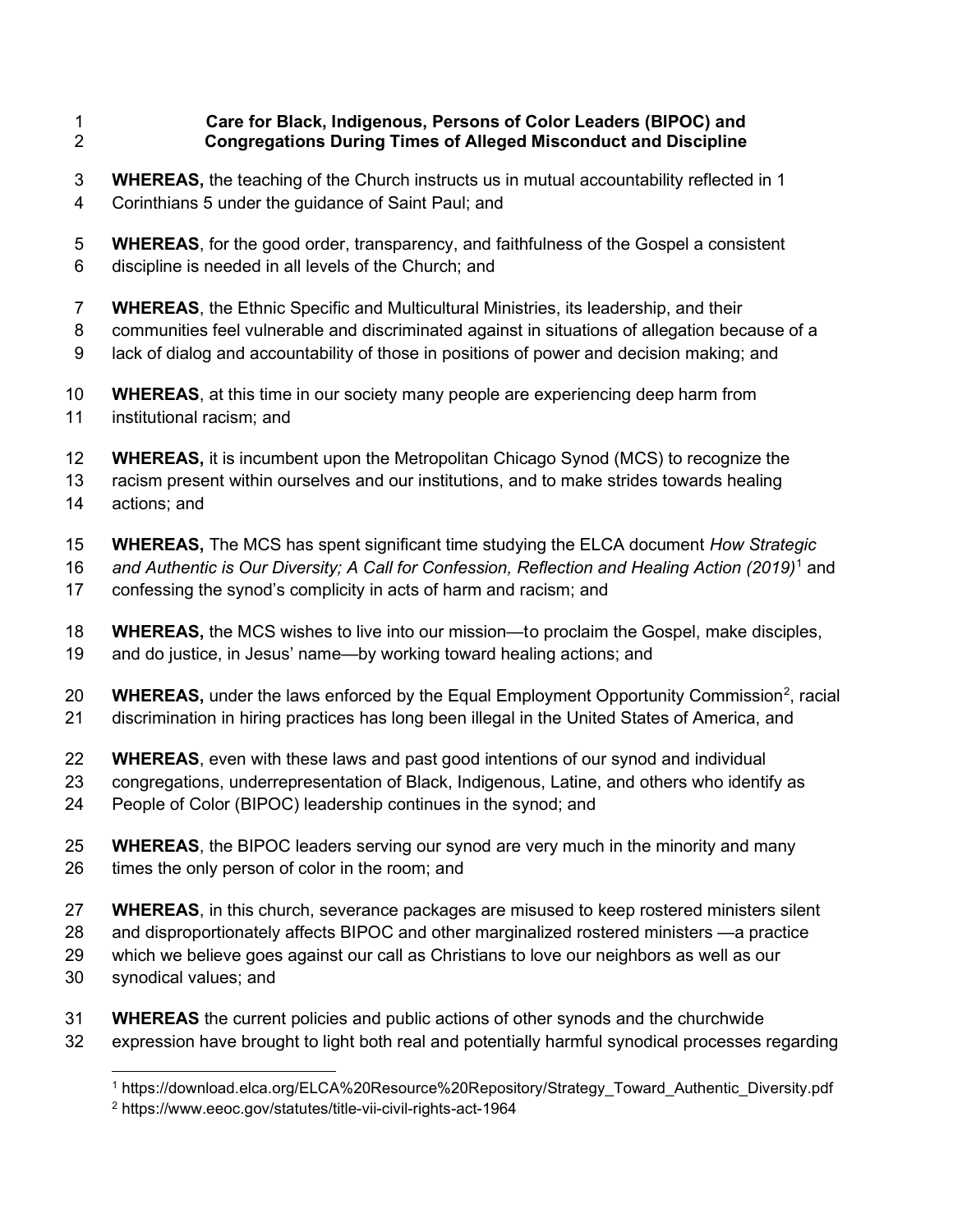- 33 the call process, discipline, and misconduct can be for BIPOC leaders and multicultural
- 34 congregations; and
- 35 WHEREAS, the way that we, as the MCS, handle misconduct cases is part of our public 36 witness; therefore be it
- 37 RESOLVED that in the event of a misconduct claim, the MCS Office of the Bishop and the
- 38 Synod Council will review and continue to follow the outlined protocols in the synod and ELCA
- 39 constitution<sup>3</sup>; and be it further
- 40 RESOLVED that the MCS will seek to honor and respect our multicultural congregations by 41 paying particular attention to ethnically and culturally specific holidays, special occasions, or 42 culturally-significant leaders, leadership roles, events and traditions for that community before 43 removing a rostered minister; and be it further
- 44 RESOLVED that, in the event that the Office of the Bishop of the MCS needs to remove a 45 rostered minister in leadership in an ethnic-specific or a multicultural congregation, a synod staff 46 member who has spent significant time in that community should accompany the bishop and 47 our synod staff person for DIBs (Diversity Inclusion and Belonging) to share that news and, if 48 necessary, an interpreter be present so that everyone in the congregation can understand what 49 is being shared; and be it further
- 50 RESOLVED that when a BIPOC rostered minister meets with the Office of the Bishop, the MCS 51 Consultation or Discipline Committee, that rostered minister may choose to have a
- 52 representative from the BIPOC community present with them to hear what is discussed; and be 53 it further
- 54 RESOLVED that if the rostered minister in question serves a Synodically Authorized Worship
- 55 Community (SAWC) for which the synod council holds both the employment status and roster
- 56 status, a member of the ELCA Ethnic Specific Desk in association with this SAWC be consulted 57 as part of the investigation phase ensuring that the method is culturally appropriate; and be it
- 58 further
- 59 RESOLVED that neither the MCS Council nor the Office of the Bishop would ask a rostered
- 60 minister in need of pastoral care, counseling, coaching, or other professional services, to waive
- 61 HIPAA rights which would violate the trust that undergirds these avenues of healing, even
- 62 though a counselor may from time to time provide evaluations to the synod as to their opinion
- 63 about the person's readiness for a return to pastoral ministry; and be it further
- 64 RESOLVED that the severance package and the transition in ministry agreement be negotiated 65 separately; and be it further

<sup>3</sup> MCS Constitution S13.31; ELCA Constitution Chapter 20